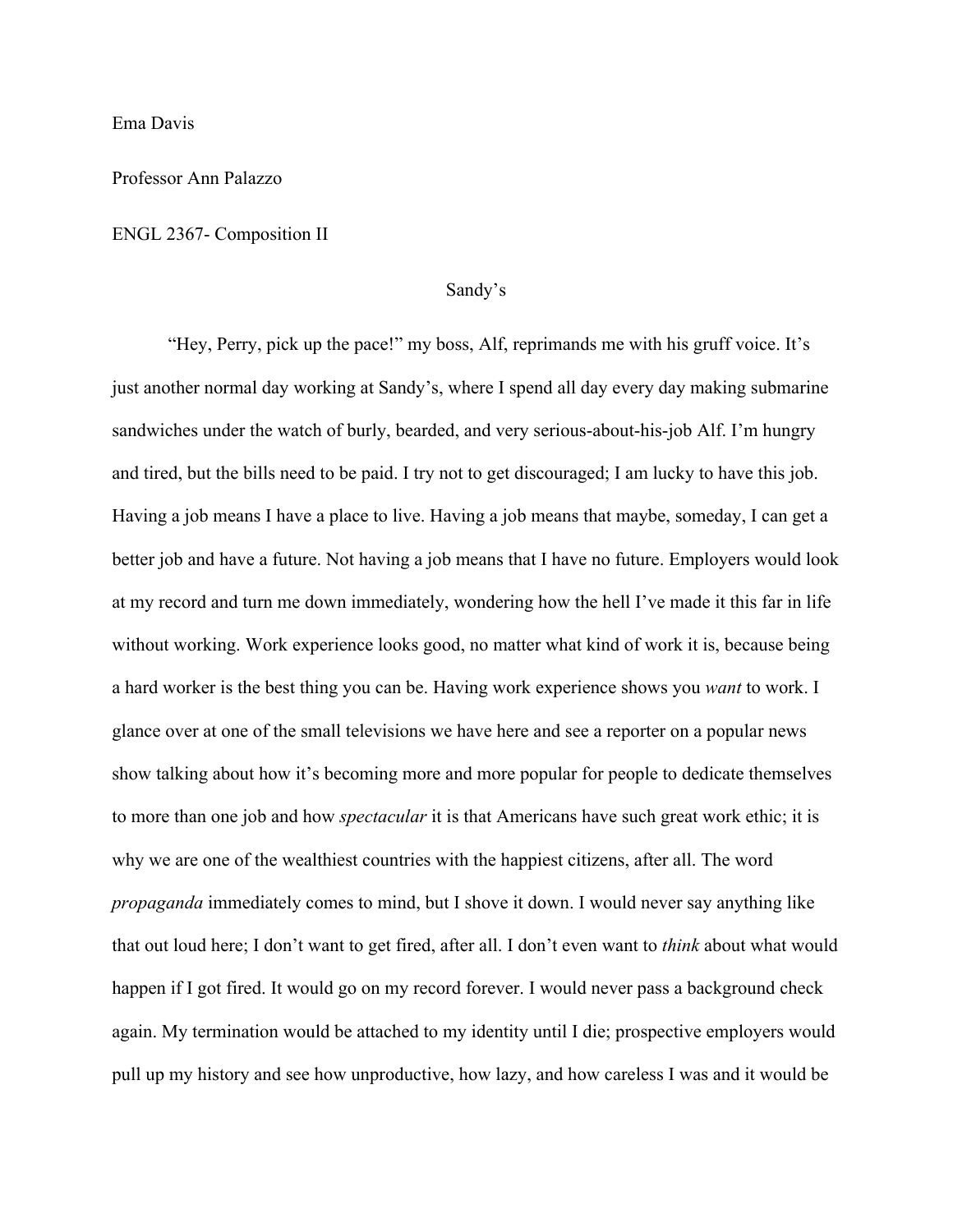over for me. I wouldn't stand a chance. I don't want what happened to Courtney to happen to me.

She was my favorite coworker and a friend. We couldn't have a lot of fun at work, of course, but we would exchange smirks behind Alf's back whenever we thought he was being a hard-ass. What I really miss was walking to and from work with Courtney. We lived in the same apartment building and always worked the same shift, so we would always walk together. We talked about a lot of things on our walks: ridiculous things that happened at work, our hopes and dreams, and our childhoods. It meant a lot to me to really connect with someone for once and have a real conversation that wasn't about how to be the best employee or why work is great. She also saw beauty everywhere. She would point out how pretty the flowers were outside or how beautiful the sunset was. She was authentic and cared about real things you can touch; not ideals. Courtney was fired from Sandy's. She was always really even-tempered, but one day she surprised everyone by yelling at a customer. Courtney accidentally put onions on the sandwich of a customer who specifically stated he wanted no onions. The price of this defective sandwich would be coming out of Courtney's paycheck, so I'm sure she was already upset. It wasn't enough for the guy to have her to make another sandwich for him, though. He had to make it a big deal to yell at her. He called her stupid and worthless and shouted that he didn't understand how she wasn't outside with the other people like her: the homeless people who stand around begging because they are too lazy to work. It was bad. He wouldn't shut up until Courtney interrupted him and yelled back, "Get someone else to make your sandwich! You can't talk to me that way! Step the fuck back!" This great offense was enough for Courtney to get fired. I remember Alf loudly storming over from out of nowhere, probably alerted from all the loud sounds, and dragging Courtney away. After that, I would see her around my apartment building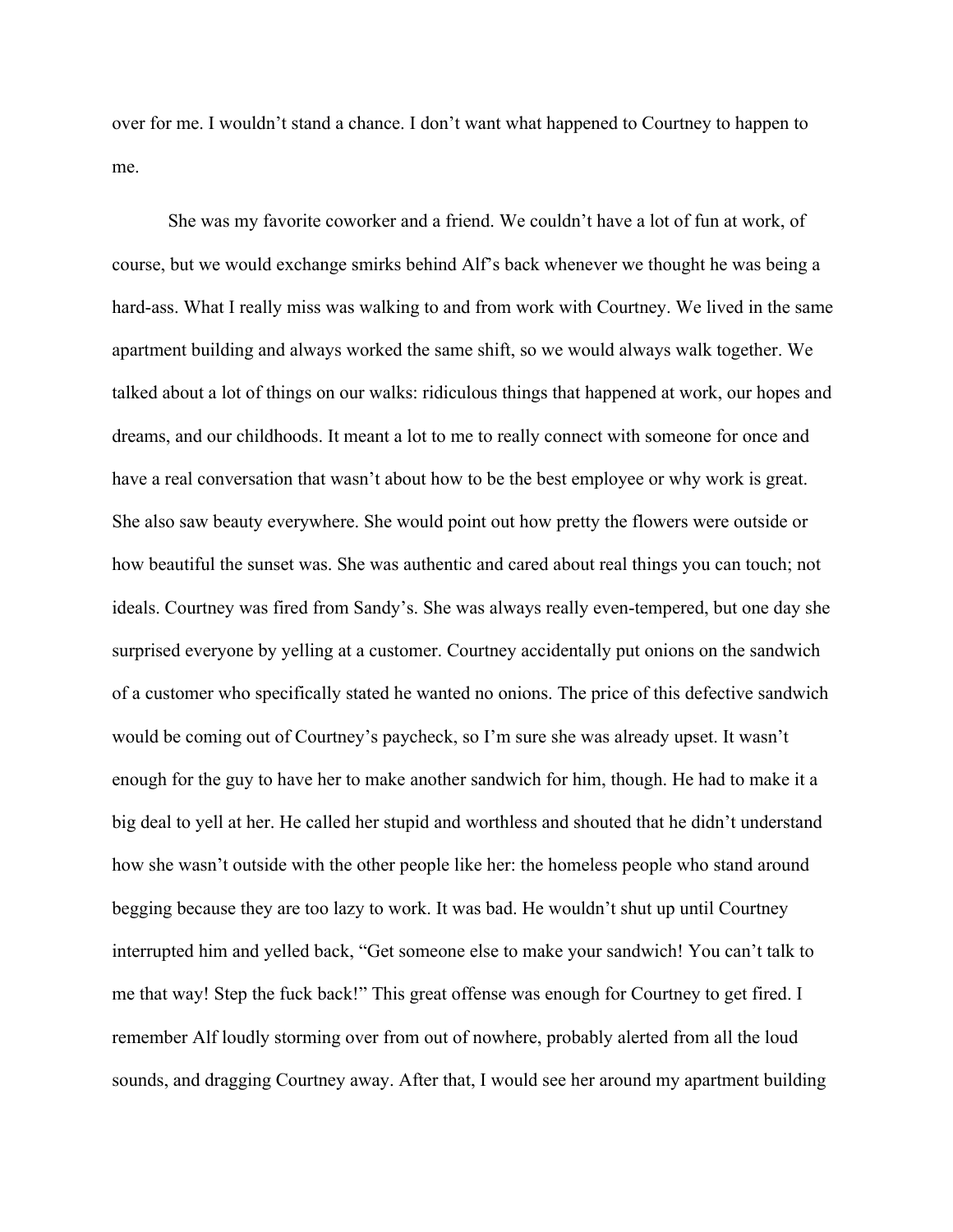sometimes, but we didn't talk anymore. I tried to speak to her, but she would always turn away from me. Every time I saw her, she looked skinnier, like she was fading away until one day she disappeared. I haven't seen her in a long time now. She probably couldn't make it without a job; and she was never going to have one again. I would have helped her if I had money to spare. Maybe the reason she didn't talk to me after her termination was because it would only make her sadder: she knew I would try to help but really not be able to do anything.

 "Hurry up!" a customer's voice snaps me out of my reminiscing. Courtney is on my mind as I bite my tongue to stop myself from saying something I'd regret. I don't want to make her mistake and get fired over an altercation with an idiot customer. Getting fired even *once,*  even from a fast food job, determines your entire future. I take a peek out the window and see a few homeless people, including young adults like me, asking passersby for change. It's 93° outside, and the homeless people look unbearably hot. Some of their clothes have sweat stains on them. I see a guy just like me routinely wiping his forehead, presumably of sweat. All of them look like they are in pain. I do *not* want that to be me. I might be miserable here, but at least we have air conditioning. "PERRY! FASTER!" Alf's voice startles me, and I draw my attention back to the sandwich I'm making. My stomach is rumbling, and being around all this food doesn't make it any better, but I'm getting paid. I really wish employees got a food discount at this place. I'll probably have enough money to buy some substantial nutrition after I pay my rent this time. I would kill for a pizza right now. They're so simple and yet so perfect. I love the cheese oozing off of a triangular slice, the tangy sauce, and the spicy pepperoni. I love the soft, buttery crust of a good pizza, but, mostly, I love how it's hot. A pizza sounds so good right now. A whole 16-inch pizza, hot right out of the oven…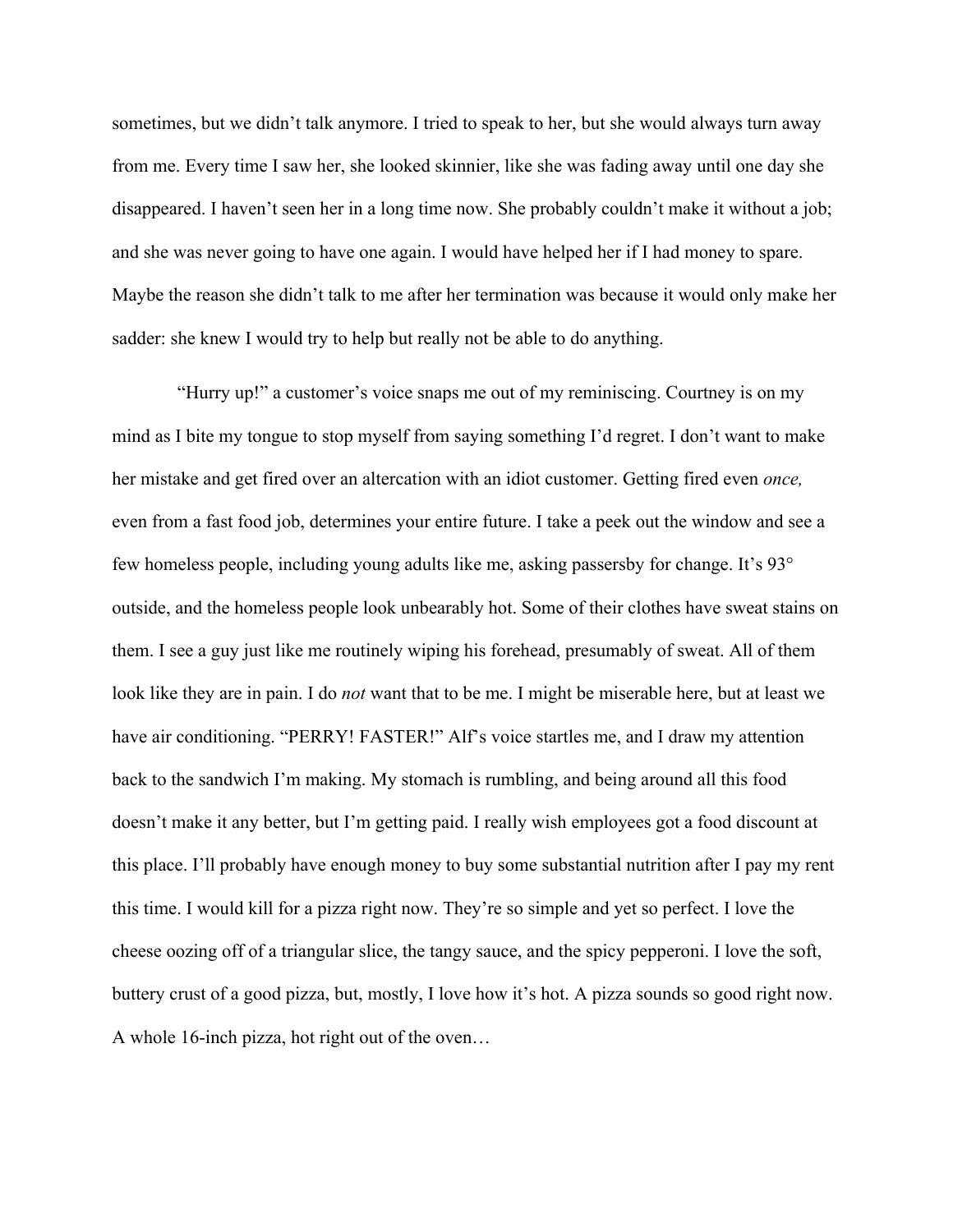Even with the tantalizing thought of pizza on my mind, I quickly get through the line of people, and feel rewarded with the downtime I get to have. I still have to work, of course, but I can breathe a little now. I start refilling the condiment bottles. I'm so hungry. I glance over at Alf, and he's conversing with my coworker, Lottie. Good. I pick up a slice of cheese and quickly put it in my mouth. I chew quickly. It doesn't really even help with my hunger, and it's certainly not the pizza I crave; it's pretty bland. I don't have much longer on my shift, so I enjoy this leisure time and clean up a little bit. Time goes by pretty quickly, and I walk over to our pointof-sale system to type my employee ID number and clock out. I feel a presence looming over me, but I force myself to stay calm. It could be nothing. "Perry," I hear Alf's steady voice, "Will you come talk to me in the break room?"

I feel like I can't breathe. *Stay. Calm.* It could be nothing. I nod and silently follow Alf to the cramped break room. I feel uncomfortable in this room even when I'm just hanging out here on my 5 minute break. Alf asking to talk to me is out of the ordinary. He sits down in one of the chairs at the small table, and I follow.

After a few quiet seconds, Alf says very calmly, looking me straight in the eye "Perry, you know I care about you. I consider you to be almost like my own child. I hate to think about your fate," he looks up at me earnestly, "but I have to let you go." My world is spiraling around me during Alf's peaceful delivery.

"What?" I question, in shock, "Why?"

Alf takes a deep breath and states, "Another employee reported to me that they had seen you stealing. Did you eat a slice of cheese you did not pay for on your shift today, Perry?" All the color drains from my face. He knows the answer, he surely checked the security cameras, but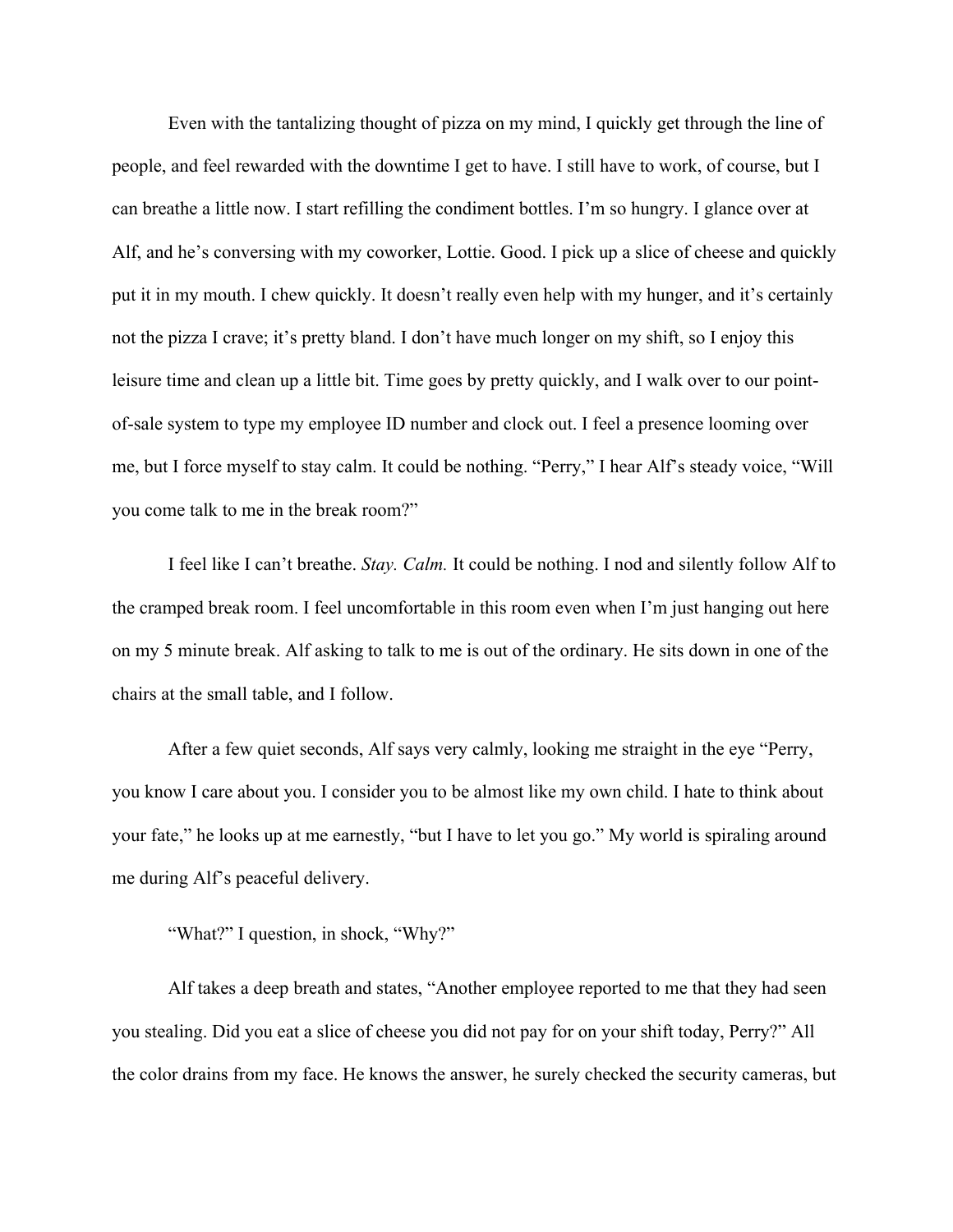he wants to hear me say it. Alf seems kind, but I never trusted him fully to really care about my well-being. Considering that he is sentencing me to a life of starvation and poverty now, I can see that I was right.

"I was hungry," I said, simply.

Alf shakes his head, "You know the rules. And as much as I like you, Perry, I have to say I'm very disappointed. If you were a real worker, you know that work is a suppressant to anything else. The more you work, the more it fulfills you. What is it that they teach you the first day of  $1<sup>st</sup>$  grade in school?" he challenges me.

"The more you work, the less you need," I mumble under my breath.

Alf nods importantly, "Taught in every class. Do you see those beggars outside this restaurant every day? They need food so much because they *don't* work. And, honestly, that's what they deserve. They must have gotten themselves into that situation somehow, by thieving as well or maybe just laziness. You were my favorite employee, worked more than anyone else here. I just couldn't be more surprised is all," he collects himself, "But it doesn't matter how much I like you, I have to let you go."

There is nothing I can say. I know I can't beg to have my job back. I turn my back and walk away. I walk out the back door so I can take the shortcut to get to my apartment. I'm going to go home, knowing that because of this, I am going to die. I am going to die because I can no longer work as a blacklisted person, and I cannot buy food to eat if I cannot work. I am going to live in my apartment for as long as I can. I'll eat until I run out of money completely. Then, I will die. I'll enjoy my shelter for as long as I can. I'll try to enjoy the end of my life.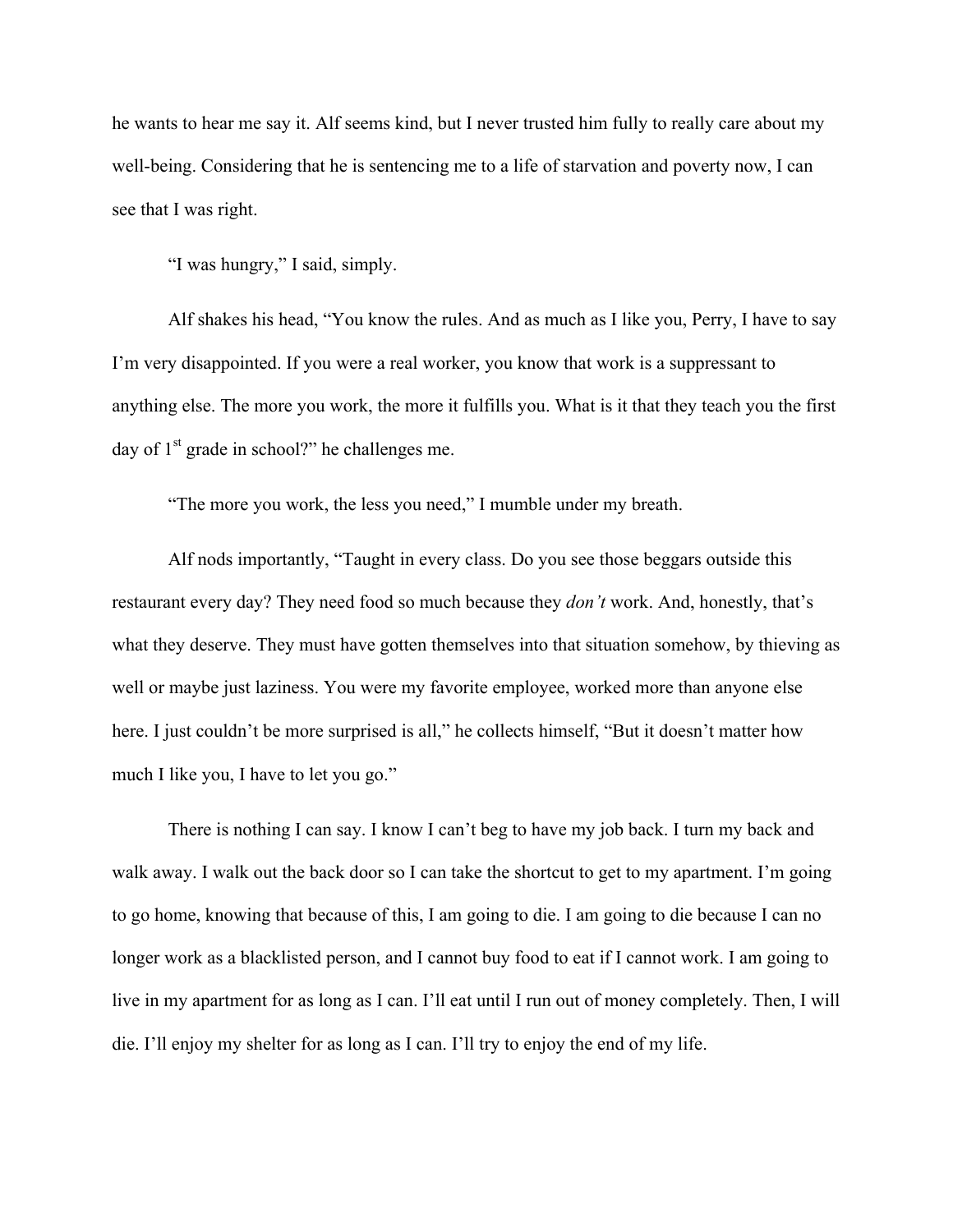Walking along, I glance over at the dumpster where we throw all of our food that we don't sell during restaurant hours. There's a lock on it to keep anyone out except for those authorized (the waste collectors and restaurant management). Sunlight hits the lock, and it glints at me, silver and shiny. Is it mocking me? Are the things I learned in school true, and this is the universe's way of letting me know how badly I messed up and how I got exactly what I deserve? I let out a sigh. *It isn't fair.*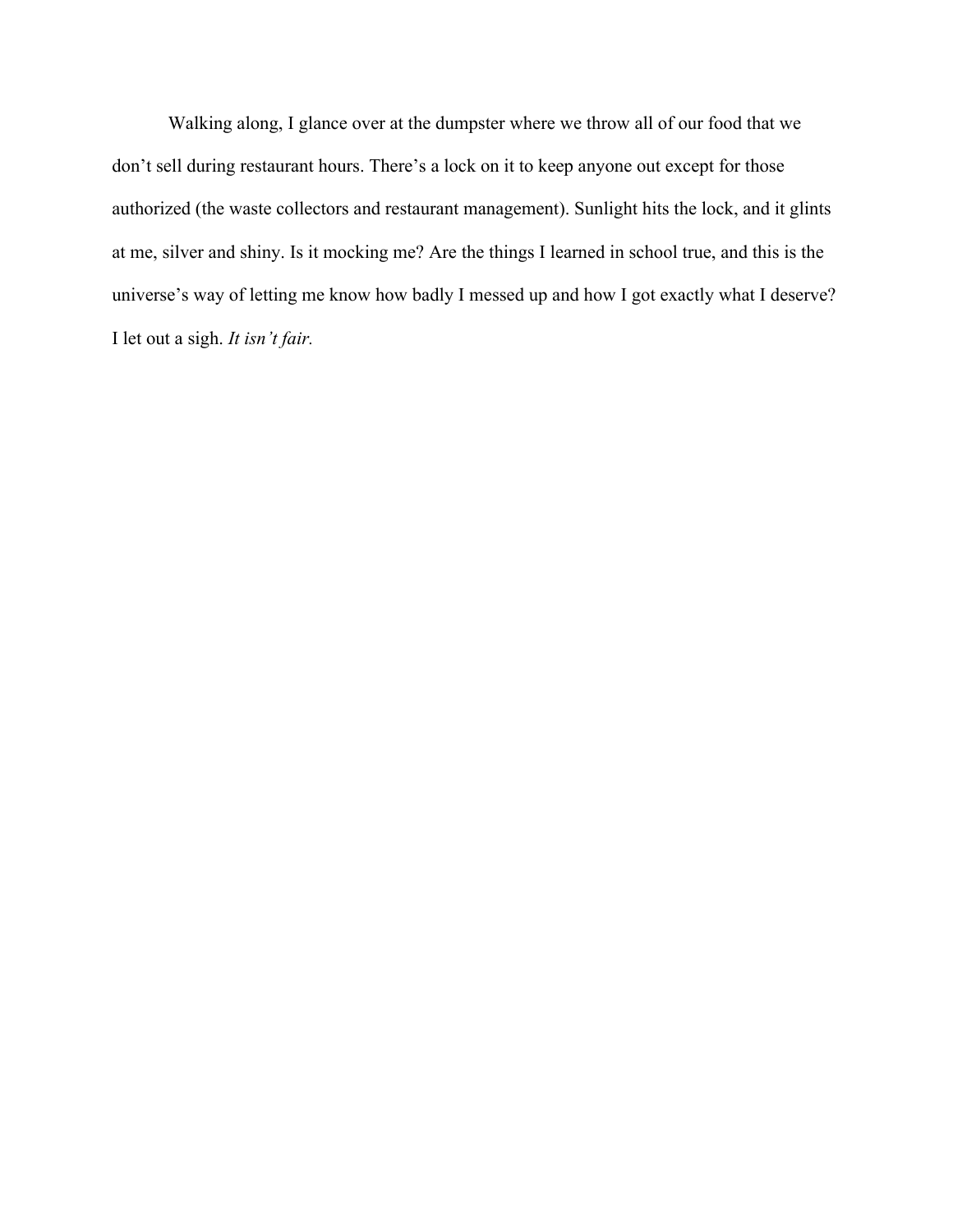#### Analysis

In my short story, "Sandy's," I attempted to write a unique dystopian story but also incorporate elements of the genre that I have encountered before in dystopian novels. The themes from well-known dystopias that I explore in my own story are lies being accepted as truths, hunger, poverty, and the death of a character the protagonist found solace with. Like other dystopian stories, I wrote my story to reflect current societal concerns.

In my story, working hard is valued above all else. My character, Perry, is hungry but his boss, Alf, believes Perry should not be able to feel hunger because Perry works enough to not have any other needs. This is a belief of the dominant culture. A newscaster in my story reports that working more makes people happier. It is taught in school that if you work, you need nothing else. All of these opinions are presented as facts. If every textbook you have ever read and everything you have ever been told supports an idea as the truth, it is very difficult to argue and say that, actually, that idea is a lie. You would not have any sources backing you up; you would only have your word and whatever proof you can provide, which would likely be discarded with "facts." This motif of lies being told as facts appears in many dystopias. In George Orwell's famous dystopian novel, *Nineteen Eighty-Four*, the protagonist, Winston, describes how the Party, the oligarchic ruling class of Oceania (the superstate in which he resides) decides what the truth is for everyone by controlling what all the records say. If all records tell the same lie, that lie passes into history as the truth.

Poverty and hunger play a major role in my story, as they do in many dystopian stories. One example of these themes being examined in dystopian literature is the very popular book, *The Hunger Games.* In *The Hunger* Games, the stratification of wealth is very evident in the nation of Panem. Many people starve to death because of the lack of food. However, in the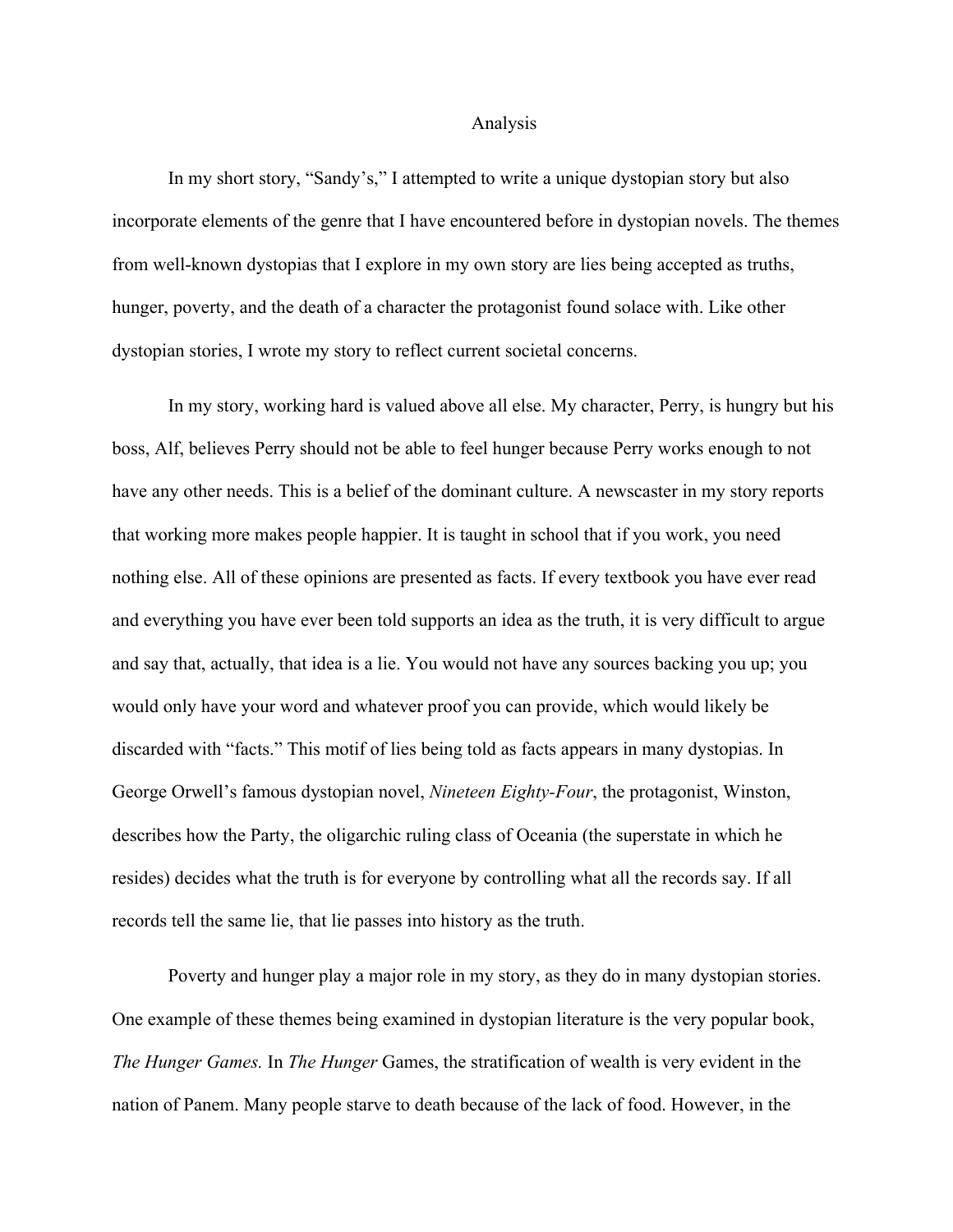privileged Capitol, where the wealthiest and most powerful citizens reside, there is an abundance of food of many varieties, and much of that food goes uneaten. There is no actual food shortage in Panem; the poor just do not have access to food like the wealthy do. In my story, I brought light to how there is no reason Perry should struggle to eat because food is wasted at the sandwich shop every day. Perry cannot afford to buy food, and no one has enough compassion to let Perry eat a little bit without paying for it, even though it is likely that *no one* would buy the food and it would go to waste. The food that no one eats could go to Perry or the homeless people outside the store, but it does not because of greed and because of the belief that certain people deserve food more than others, because of their wealth.

In "Sandy's," the character of Courtney is a figure that comforts Perry despite the conditions he is in. Neither of the characters are happy with their lives, they are aware that things are bad for them, but they are able to find some happiness in each other's company. They find solace in each other. Similarly, in *The Hunger Games*, Katniss befriends Rue during the games, under horrible circumstances, but still builds a loving and trusting relationship with her during a time when it is very difficult to trust others. In *The Hunger Games*, the characters participating in the games are to kill each other in order to win (and survive). In "Sandy's," it is displayed that not everyone can be trusted by Lottie reporting Perry's theft to Alf. Because of the possibility of a betrayal that could lead to death, Perry's friendship with Lottie is quite notable. As a dystopian story, the characters are not free and their lives are at the mercy of those that enforce the rules, so Courtney disappears and most likely dies because she failed to follow the rules, leaving Perry behind. Rue in *The Hunger Games* also dies, unable to survive in the situation that she and Katniss were thrown into. Both Rue and Courtney can see the beauty in life despite their lives being quite bleak: Rue is known for her love of music, and Courtney loves nature. They both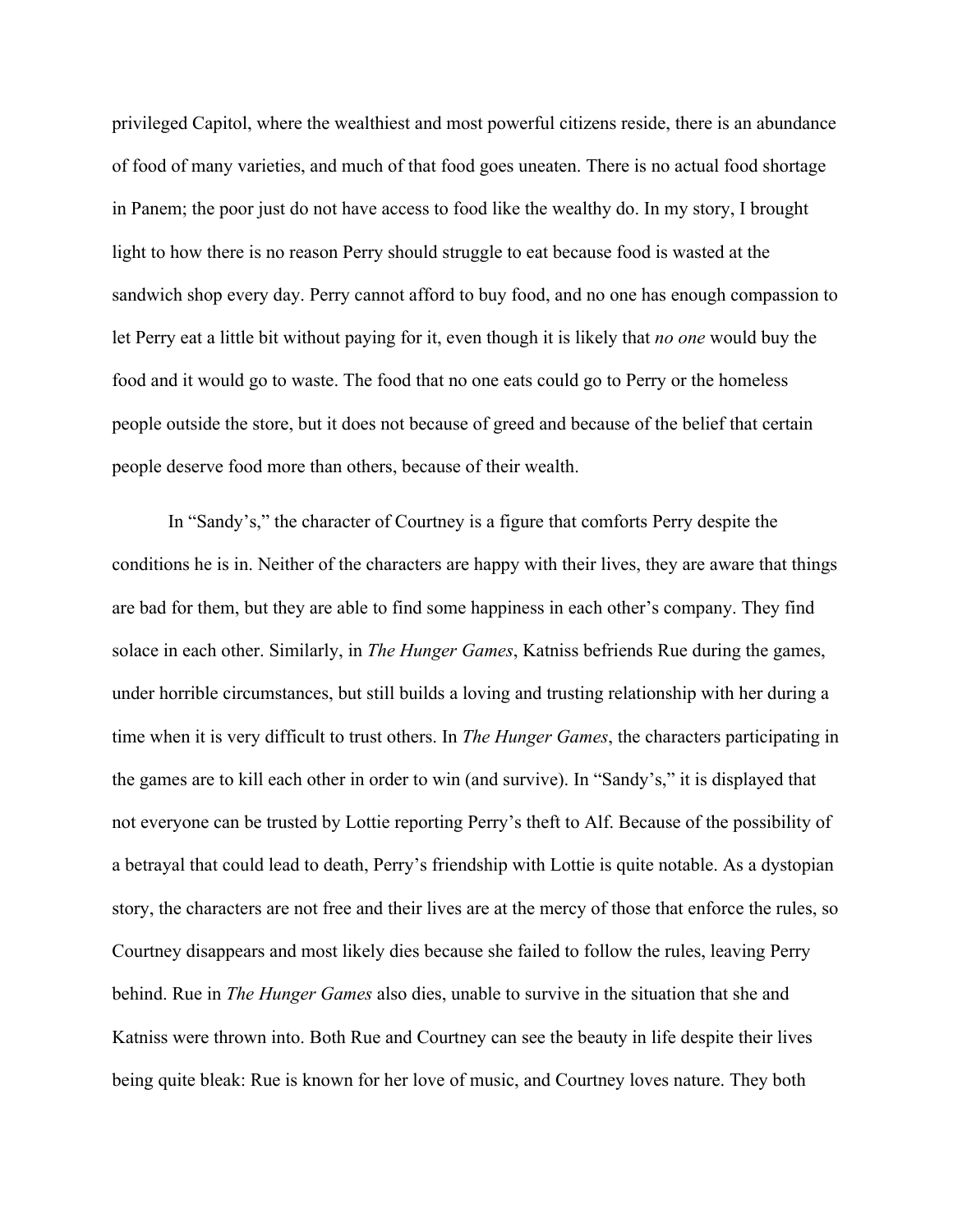form a bond with the protagonist under terrible circumstances, and they both unfortunately die while the protagonist lives.

In "Sandy's," I wrote about a young adult who works many hours at a sandwich shop yet still struggles to eat and pay the bills. This sounds like the situation of many people who are alive right now instead of fiction. I exaggerated the circumstances of the world that Perry lives in to make the situation truly dystopic, but there is a basis in reality. Dystopian author Christopher Brown says in his article *Dystopian* is *Realism: The Future is Here if You Look Closely* that "[t]he process of writing a literary dystopia helps you realize the extent to which you are already living in a real one. I read several American dystopias this past year after finishing my own, and their futures all read like immanent presents" ("Dystopia *is* Realism"). My story was purposely written in order to display current societal problems and what life could be like if matters worsen. Writer Alexandra Samuel states that "[d]ystopian fiction has grown in popularity precisely because it takes our generalized anxiety about … social dysfunction, and consolidates it into something that is specific and eerily imaginable. Dystopias put a synthetic face on the dangers of a complicated world, and make the consequences of today's choices concrete in an imagined tomorrow" ("How to Find Hope").